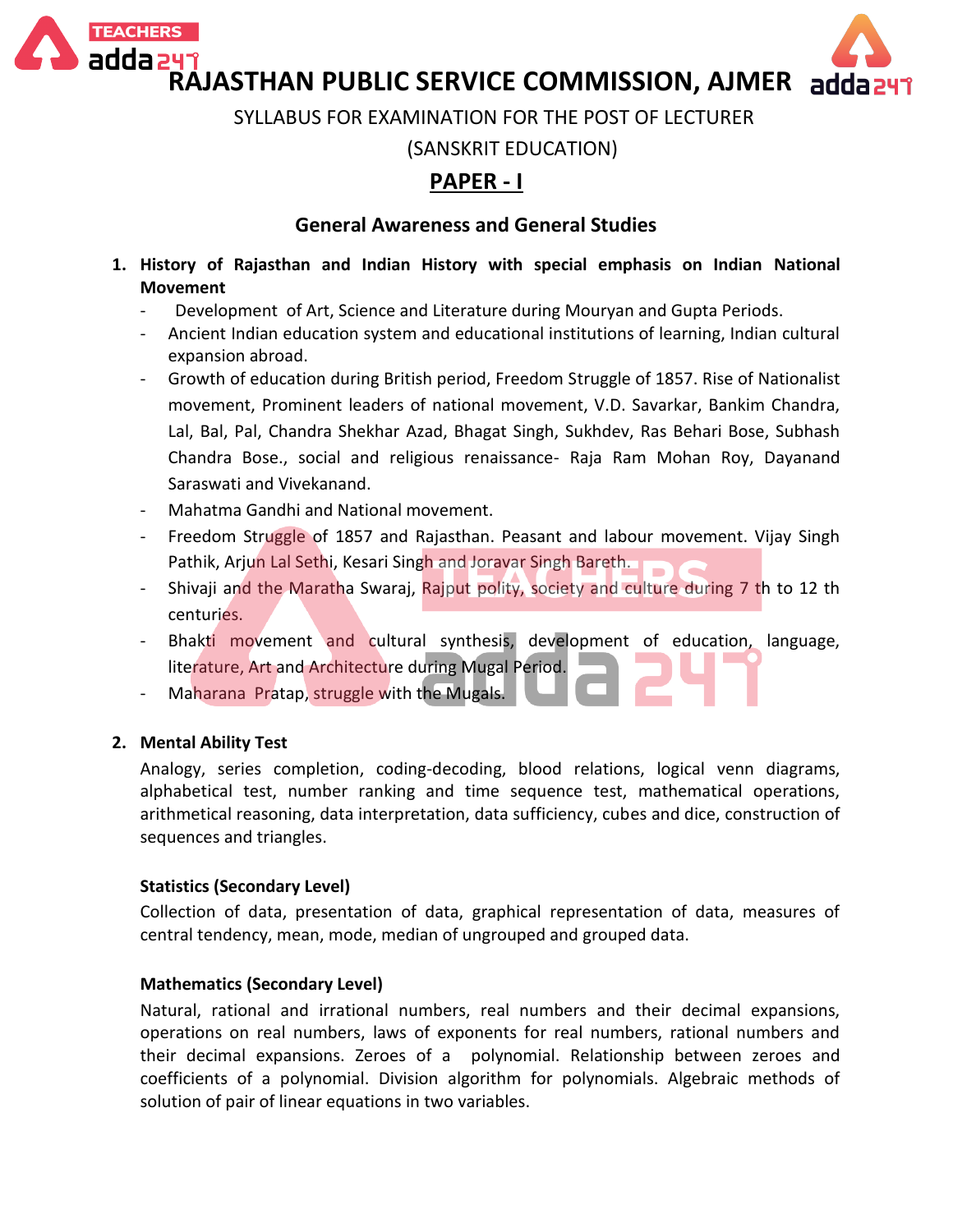#### **Mensuration :**

Surface area of a cuboid and a cube, right circular cylinder, right circular cone, sphere. Volume of a cuboid, cylinder, right circular cone and sphere, Surface area and volume of a combination of solids conversion of solid from shape to another.

## **Language ability test : Hindi, English**

## सामान्य हिन्दी

- सधि और संधि विच्छेद ।
- उपसर्ग ।
- $\bullet$  प्रत्यय ।
- विपरीतार्थक (विलोम) शब्द ।
- अनेकार्थक शब्द ।
- $\bullet$  शब्द युग्म ।
- $\bullet$  ) शब्द शुदिध : अशुद्ध शब्दों का शुद्धीकरण और शब्दगत अशुदि्ध का कारण ।
- $\bullet$  and  $-$  शुदिध : अशुद्ध वाक्यों का शुद्धीकरण और वाक्यगत अशुदिध का कारण ।
- क्रिया : सकर्मक और अकर्मक क्रियाएँ ।
- अँगरेजी के पारिभाषिक (तकनीकी) शब्दों के समानार्थक हिन्दी शब्द ।

# **GENERAL ENGLISH :**

- Tenses/Sequence of Tenses.
- Voice : Active and Passive.
- Narration : Direct and Indirect.
- Use of Articles and Determiners.
- Use of Prepositions.
- Correction of sentences including subject, Verb, Agreement, Degrees of Adjectives, Connectives and words wrongly used.
- Glossary of official, Technical Terms (with their Hindi Versions).
- Antonyms.
- Forming new words by using prefixes and suffixes
- Confusable words.

# **3. Current Affairs**

Census of India and Raj 2011, Current Programmes of development in India with special reference to Rajasthan, Schemes of women Empowerment in India with special reference to Rajasthan, skill developmement Programmes, Renewable Energy resources and their potential in India. Health and Hygiene Schemes of Rajasthan, Space programmes of India, Atomic Energy programmes, India and the world events of importance, Persons and places of India in current issues, Contemporary events in Science and Technology in India, National and International Awards and Prizes, Latest Books and Authors of India, Sports and games.

# **4. General Science**

Atoms and molecules, Chemical reactions and equations, Carbon and its compounds, Force and laws of motion, Work and energy, Tissues, Control and coordination, Heredity and evolution, Management of natural resources, Protection of environment, Biodiversity and sustainable development.